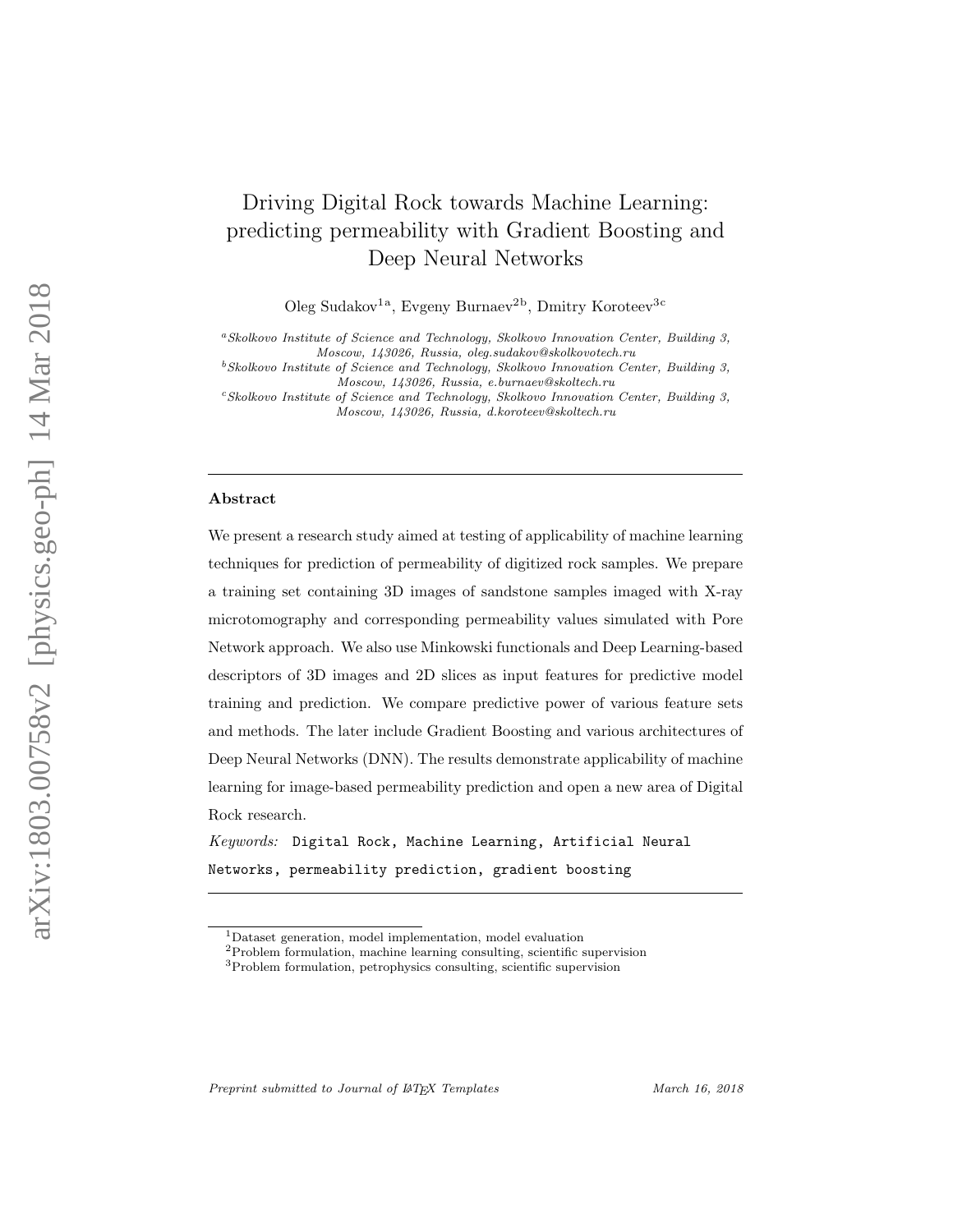## 1. Introduction and Justification

Digital Rock Physics is an innovative approach for computing the properties of rocks. The paradigm of Digital Rock Physics is image-and-compute: the rock sample is imaged to obtain a 3D representation of the mineral phase and pore space, and this 3D representation is then used to simulate physical processes in the sample. [\[1,](#page-17-0) [2,](#page-18-0) [3,](#page-18-1) [4\]](#page-18-2).

Recent methods of 3D imaging of pore topology include micro-scale x-ray computed tomography (µxCT), which images rock samples with resolution down to tens of nanometers (voxel size) or hundreds of nanometers (physical resolution). µxCT enables the internal structure of fine-structured samples to be imaged accurately and non-destructively. After removal of µxCT scanning artifacts and segmentation  $[1, 2]$  $[1, 2]$ , the scan is processed to retain the samples petrophysical properties.

Applications of Digital Rock technologies include:

- the calculation of transport properties such as absolute permeability and relative permeability [\[5,](#page-18-3) [6,](#page-18-4) [7,](#page-18-5) [4\]](#page-18-2);
- the calculation of electric, elastic, geomechanical properties and NMR response  $[5, 4, 8]$  $[5, 4, 8]$  $[5, 4, 8]$ ;
- screening enhanced oil recovery methods [\[9\]](#page-18-7);
- assessing the potential efficiency of chemical treatment for well stimulation [\[10\]](#page-19-0).

Recent advances in high-resolution imaging, high performance computing and Machine Learning will lead to new and more effective computation.

The present work applies advances in Deep Learning image processing to Digital Rock Physics. Our goal is to build fast approximation models, or socalled surrogate models, to predict permeability based on the results of physical modeling (an example of such modeling can be found in [\[11\]](#page-19-1)). Such models are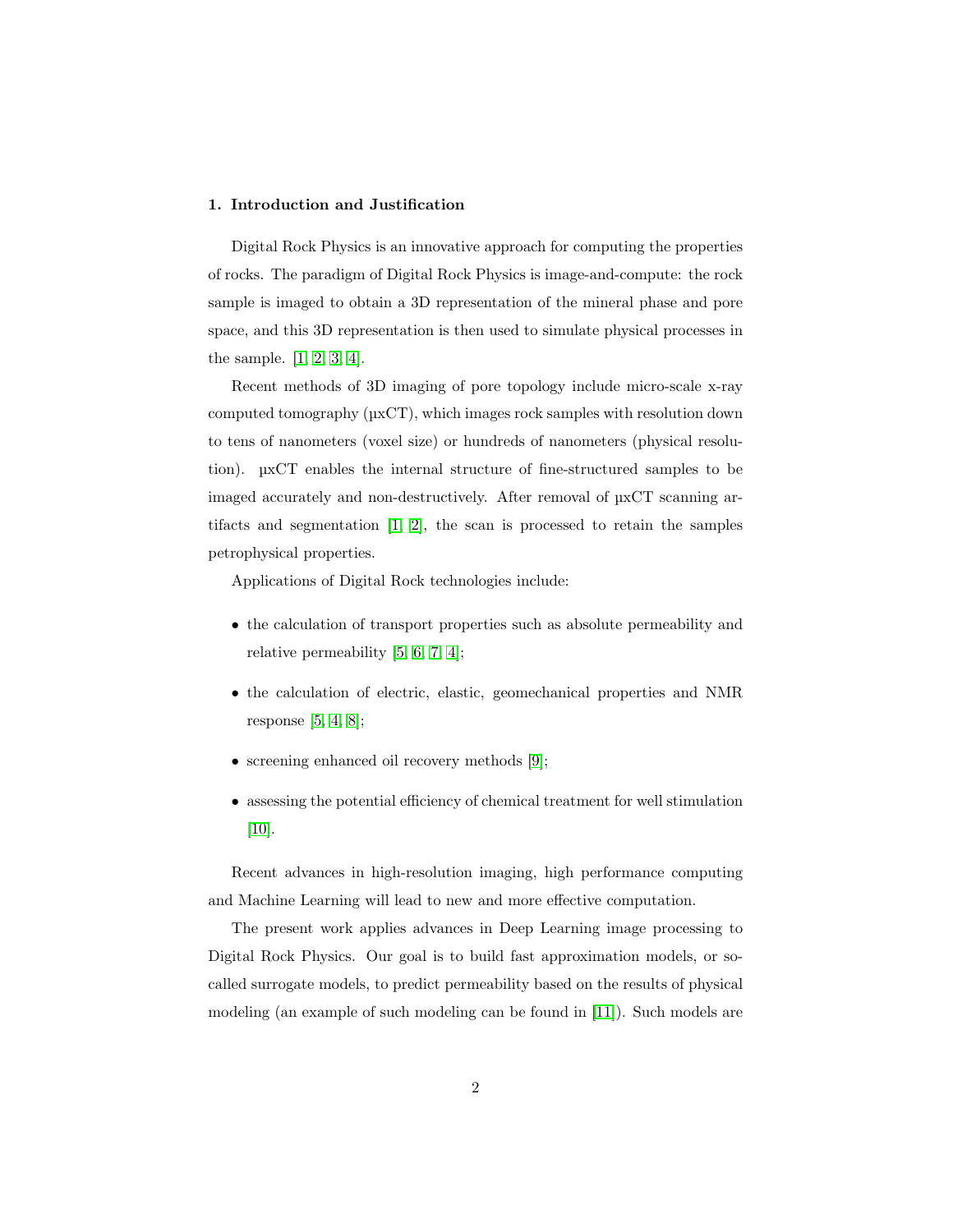an acknowledged method for solving various industrial engineering problems [\[12\]](#page-19-2).

Using the VGG-16 DNN [\[13\]](#page-19-3) network, we recover a set of descriptors for the 2D layers, which compose the 3D image, and utilize their low-dimensional representation to compute sample permeability. The results outperform the frequently used technique of using Minkowski functionals as input features for a machine learning algorithm to predict logarithmic permeability.

We also assess the applicability of conventional Deep Learning models convolutional neural networks (CNNs), which are frequently used in the analysis of multidimensional data to µxCT voxel rock scans. We apply CNNs in an end-to-end fashion to simultaneously extract features and carry out regression for permeability prediction. The advantage of this approach is that it does not require manual feature engineering, but provides equally accurate results.

#### 2. Data Acquisition

We used a sample from the Berea Sandstone Petroleum Cores (Ohio, USA) for model evaluation. The 3D image already had its artifacts removed and its segmentation computed by Imperial College London. The segmented sample makes no distinction between different rock phases, denoting every rock voxel as 0, and every pore voxel as 1. The initial sample consisted of  $400 \times 400 \times 400$ elements with voxel size of 5.345 µm.

To generate a dataset for machine learning algorithms, the sample was cut into intersecting  $100 \times 100 \times 100$ voxel cubes with shift of 15 voxels and same step size of 5.345 µm, giving a dataset of 9261 samples in total. Each of these smaller samples can be examined as an independent rock image, retaining some geometrical properties



Figure 1: Berea sandstone sample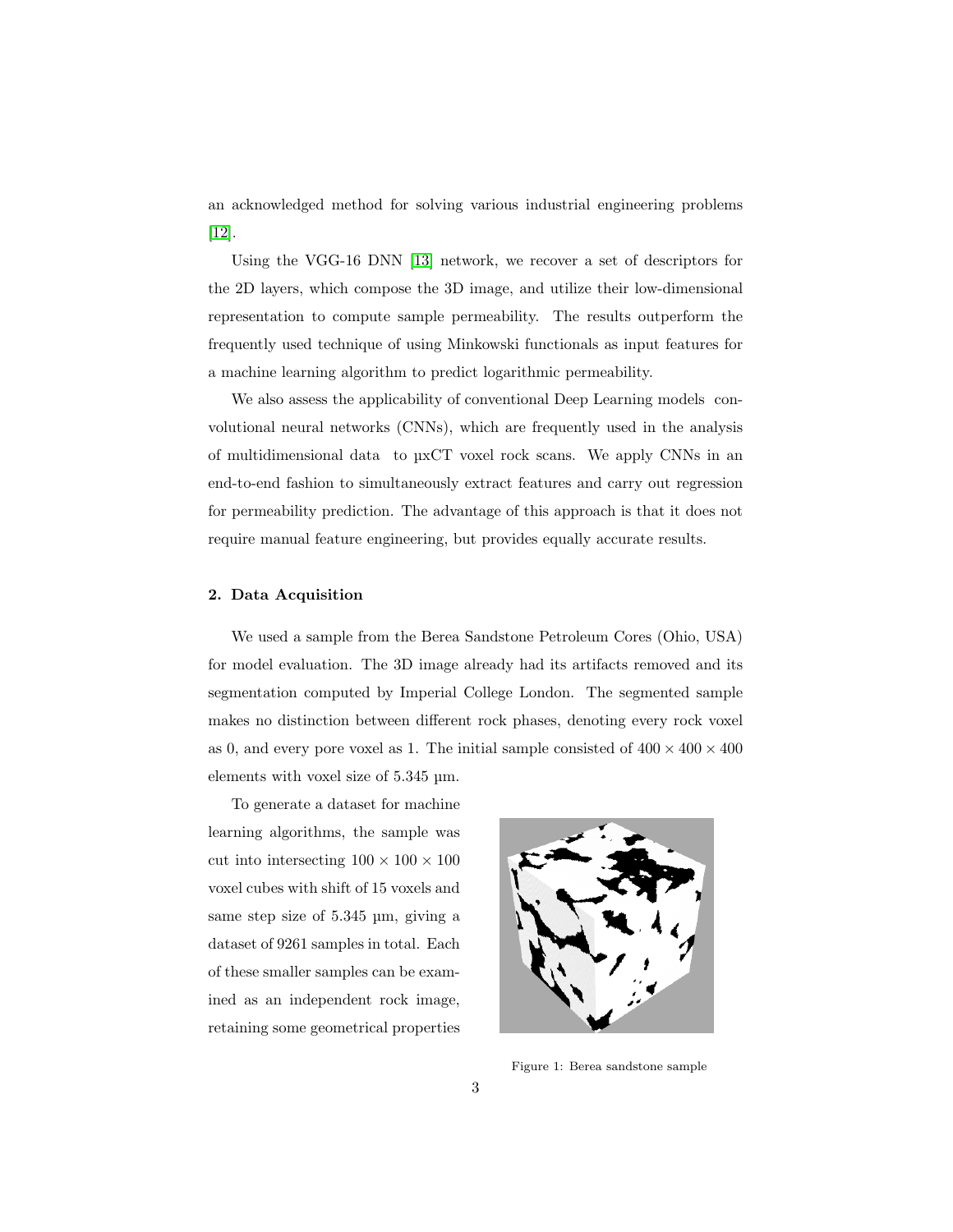of the parent Berea sample.

To compute initial permeability

values for voxel cubes in the dataset, we used a pore-scale network modelling code (courtesy of Taha Sochi) [\[14\]](#page-19-4), paired with OpenPNM framework [\[15\]](#page-19-5). The network model is a simplified representation of rock geometry, consisting of spherical pores connected by cylindrical throats, usually stored in Statoil format. The network representation was then used to compute the rock permeability of each cut rock sample, making use of Darcys law and taking the flow type to be Stokes flow. The result was a dataset of  $9261\ 100 \times 100 \times 100$  voxel cubes and corresponding permeability values, measured in millidarcies. The by-product of the calculations is a set of 9261 network models.

#### 3. Regression on Generated Features

#### 3.1. Feature generation

We considered three different approaches to feature generation for regression. First, we tried to explicitly use characteristics of network models. Second, we computed a well-known set of geometrical descriptors, Minkowski Functionals, for use as an input for the predictor. Finally, we used a set of 2D image descriptors with reduced dimensionality, acquired using VGG-16 DNN and Principal Component Analysis (PCA), as a feature set.

Network characteristics. We considered a number of network model characteristics, which could influence the permeability value for a given sample. These characteristics are: median pore radius, mean pore radius, median throat radius, mean throat radius, median throat length, mean throat length, median pore connectivity number, mean pore connectivity number, and total pore count. As in Stokes flow, we considered advective inertial forces to be small, compared to viscous forces. The permeability of the sample is then proportional to the area of the phase transition surface, which, in turn, is proportional to certain included characteristics. However, this approach proved inferior to the other two approaches.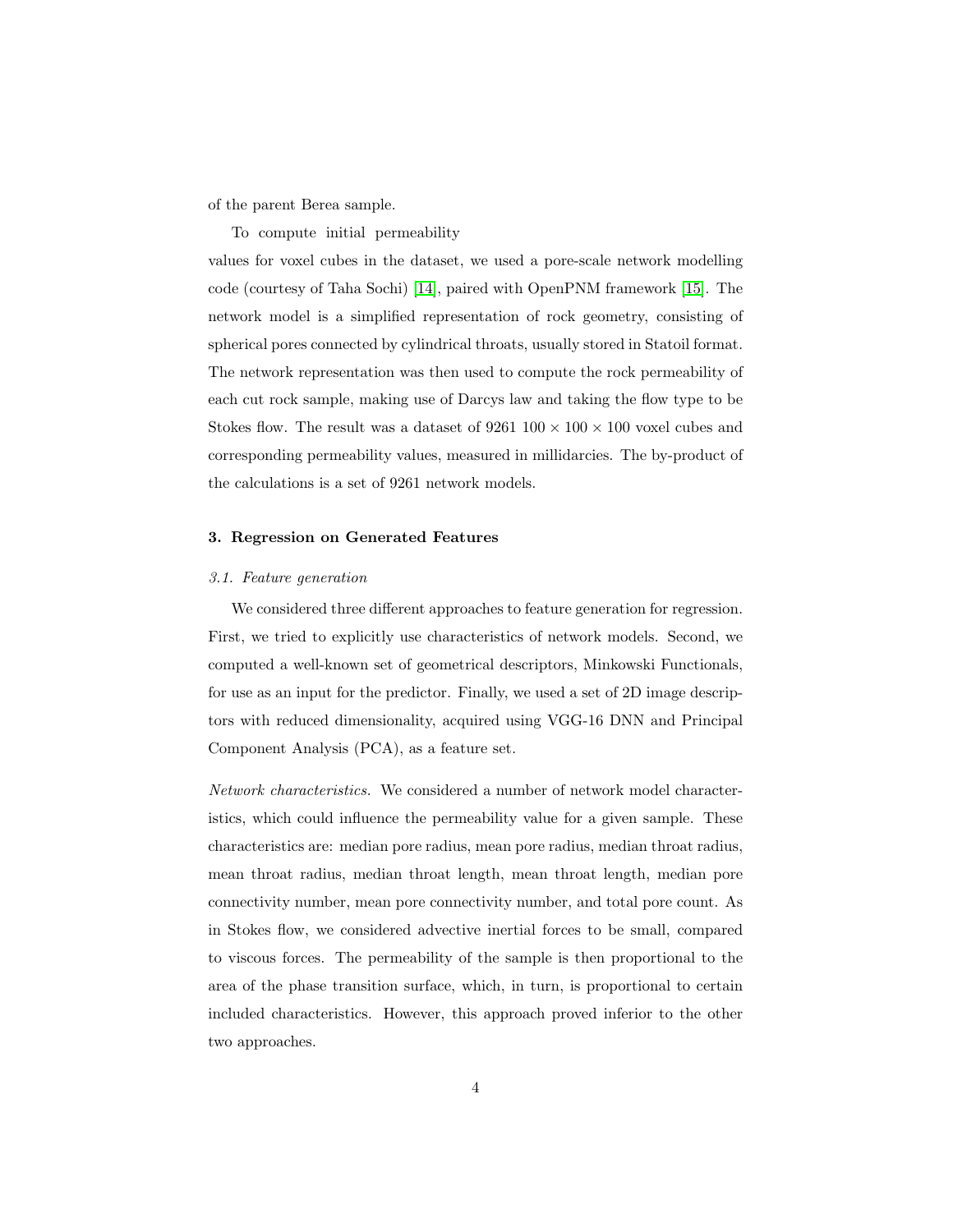Minkowski functionals. Minkowski functionals (also known as intrinsic volumes or quermass integrals) are additive morphological measures, initially defined for convex objects in the field of integral geometry. It has been shown that every measure on the finite union of compact convex sets in  $R<sup>3</sup>$  can be expressed as a linear combination of the four Minkowski functionals. For  $R^3$  these Minkowski functionals are volume, area, mean breadth and the Euler-Poincar characteristic. In recent years, these functionals have found applications in astronomy, material science, medicine and biology [\[16,](#page-19-6) [17,](#page-19-7) [18,](#page-19-8) [19\]](#page-19-9), as well as voxel-based surface recognition [\[20\]](#page-20-0).

The additive property of Minkowski functional Mv for two convex sets A and B can be expressed as  $Mv(A \cup B) = Mv(A) + Mv(B) - Mv(A \cap B)$ . This property, as well as discrete structure of the 3D voxel image, considerably simplifies the computation of Minkowski functionals for a rock sample dataset, since, for such objects, the procedure is reduced to enumeration of open voxels, faces, edges and vertices [\[16\]](#page-19-6).

For efficient computation of the functionals, we utilized the method, described in [\[16\]](#page-19-6), which uses binary decision diagrams. This method takes advantage of the local configuration around each added voxel.

Minkowski functionals for rescaled samples. Another way to evaluate rock permeability using its voxel image is to include not only Minkowski functionals for the sample itself, but also functionals for a rescaled sample as an input to the machine learning algorithm [\[21\]](#page-20-1). The intuition behind this technique is that, while Minkowski functionals retain some fine information about geometrical structure of the sample, calculating them for a rescaled sample could provide insights on the geometrical structure on a larger scale, offering a better mathematical description of the sample and its viscous flow properties.

A rescaled sample of magnitude  $M$  is a voxel cube, the dimensions of which are M times smaller. A given voxel is set to 1 (pore phase) if the average of voxels in the corresponding range in the initial sample is no less than a specified threshold. In this work, a threshold of  $0.5$ , and magnitudes  $M$  of  $2, 5, 10$  and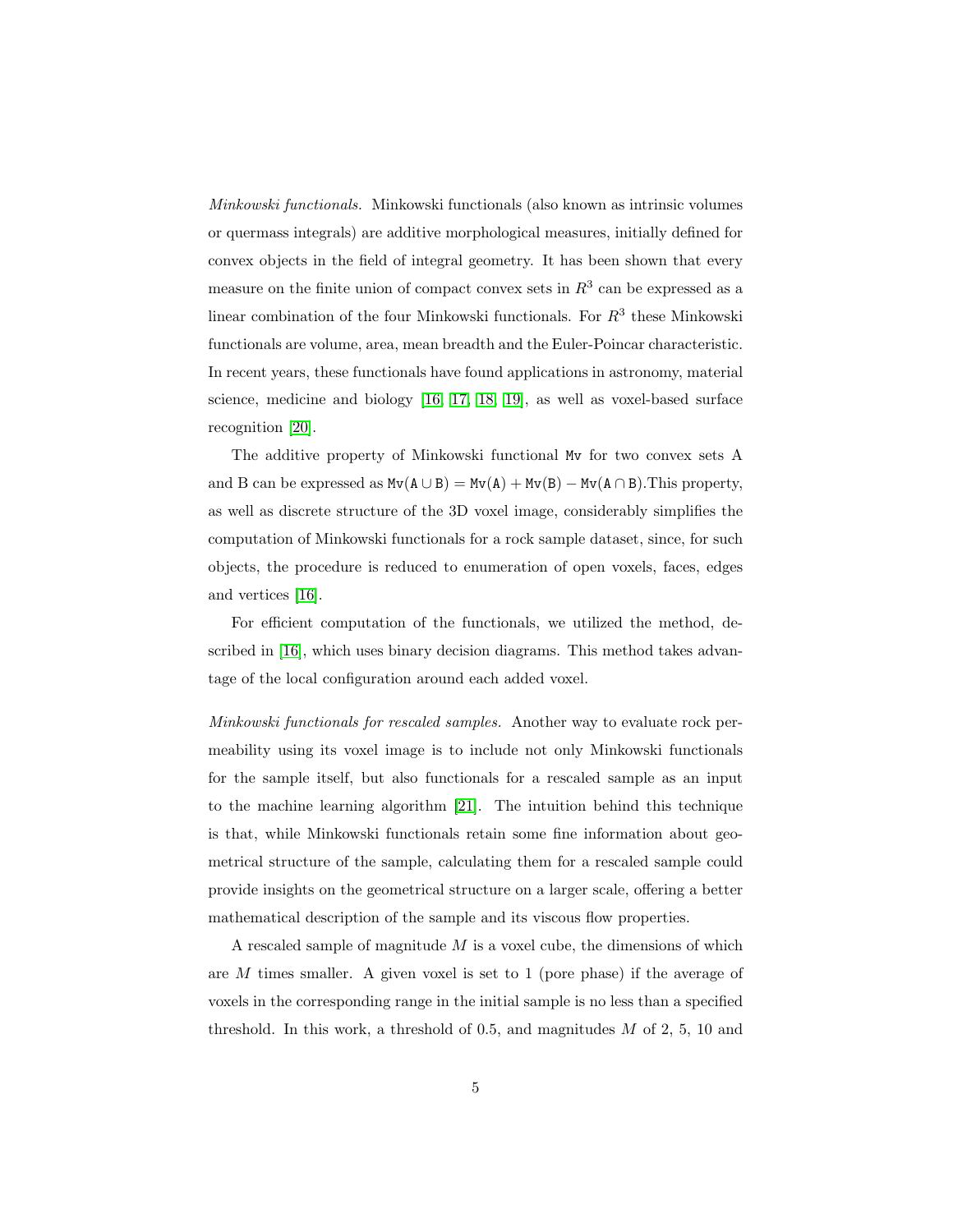#### 25 were used.

VGG-PCA descriptors. VGG is the name for a family of deep convolutional neural networks (DCNNs) for 2D image recognition. They were introduced on ImageNet Challenge 2014 [\[13\]](#page-19-3), and they marked the advent of the Deep Learning era. Not only could these networks provide accurate image classification and generalize well, but a pretrained network could be fine-tuned to a given problem, quickly achieving satisfactory performance in terms of some metric without additional increase of the dataset size and training time.

A common approach to fine-tuning is to remove several bottom layers from a pretrained DNN or CNN, exposing one of the dense layers, which are typically denoted as FC-1000 or FC-4096 (see the VGG architecture in [\[13\]](#page-19-3)). A number of layers is then added to the network, as appropriate to the specifics of the problem, and they are trained on the new data.

In our approach, we simply extract features from the FC-4096 layer for each 2D slice of the scan, represented as an image. After additional processing with PCA to reduce their dimensionality, these features are then used as inputs for the regression.

One important property of VGG network dense layers is that they retain a significant amount of image structure, and their output alone is frequently enough to correctly classify a given image or to process it in some other way. Although they are not interpretable, this set of values can provide much insight into composition, pattern distribution and other aspects of the image.

For the purposes of rock permeability prediction, we recovered descriptors of  $100 \times 100 \times 1$  2D layers, or, essentially, voxel rectangles, which compose a given  $100 \times 100 \times 100$  sample in the dataset. To process the binary image, we converted all rock voxels to  $(0, 0, 0)$  vectors in RGB code, and pore voxels to  $(255, 255, 255)$ . Accordingly, the voxel layers had to be resized to  $224 \times 224$ . The output of the second fully connected layer of size 4096 was used to recover the descriptors.

The feature vector of length 409600, obtained by concatenation of 100 layer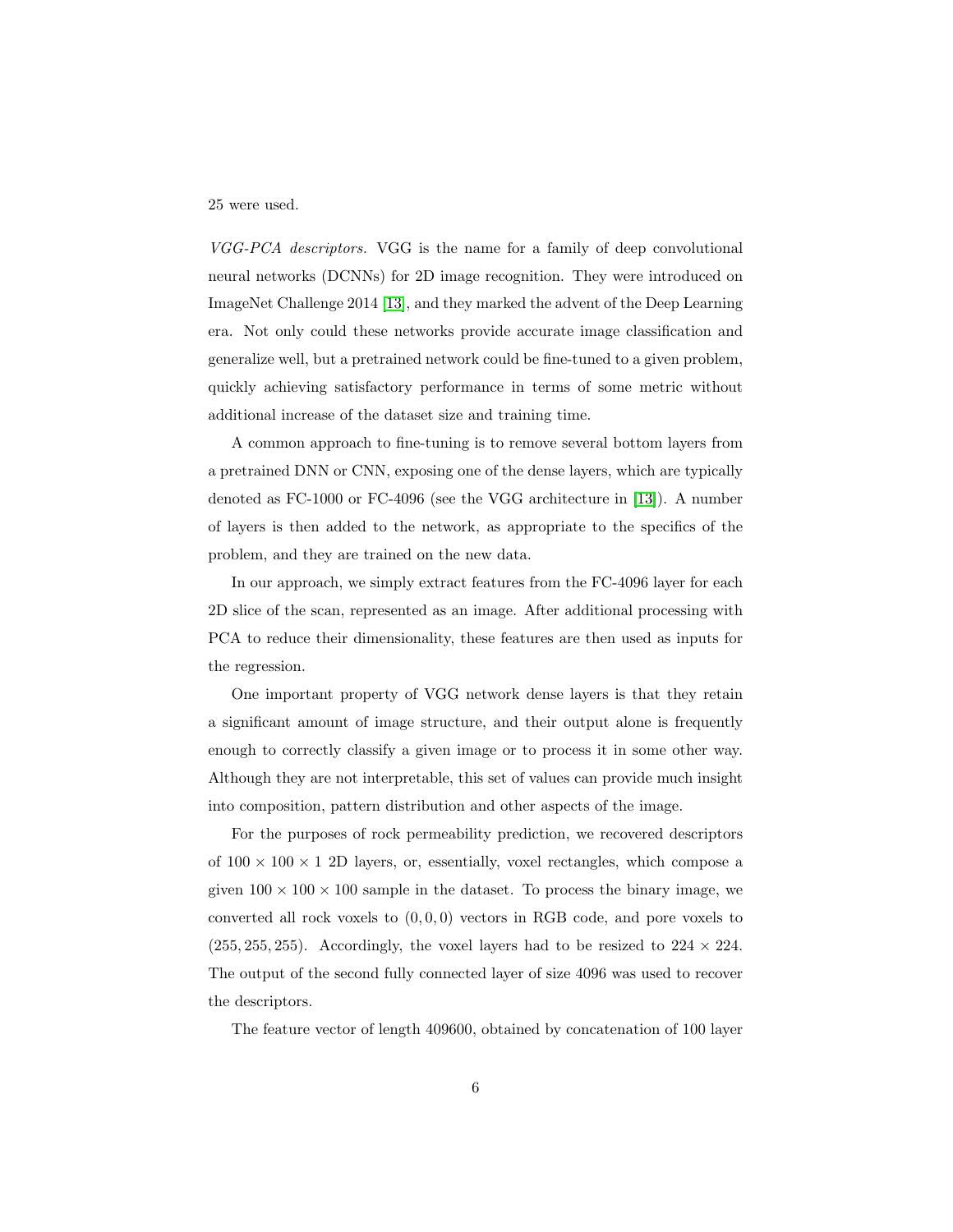descriptors, can then be interpreted as a descriptor of the sample as a whole, retaining information about the structures of individual layers and their position in the voxel cube through the placement of individual layers.

The enormous size of the vector makes it unsuitable for direct use as an input for the regression model. Instead, we used PCA to reduce dimensionality of the input vectors, making it possible to use conventional models without significant modifications. A principal component size of 1350 was used.

## 3.2. Regression methods

We used two regression methods to evaluate the predictive power of generated features: gradient regression trees (XgBoost) and deep neural networks (DNNs)

XgBoost. XgBoost is a gradient boosting library [\[22\]](#page-20-2). It provides a powerful prediction model, consisting of numerous weak prediction models [\[23\]](#page-20-3). It is much used in Machine Learning due to its computation speed and interpretability of the results. We first found model hyperparameters, which yielded better results in terms of the  $ABS_q$  metric (this metric is described in detail in section 5), by a grid search, i.e., by training the model with different hyperparameters and evaluating its performance on the hold-out validation subset.

The parameters used for all feature groups are described in Table 1.

Deep neural networks. We used several deep multilayer perceptron (MLP) architectures to assess predictive power of generated features with neural networks. Final architecture and results are described in section 5.

| learning_rate=0.05 | n_estimators=400 | max_depth=5  |
|--------------------|------------------|--------------|
| min_child_weight=6 | $gamma=0.1$      | subsample=1  |
| colsample_bytree=1 | reg_alpha=0.5    | reg_lambda=1 |

Table 1: XgBoost hyperparameters used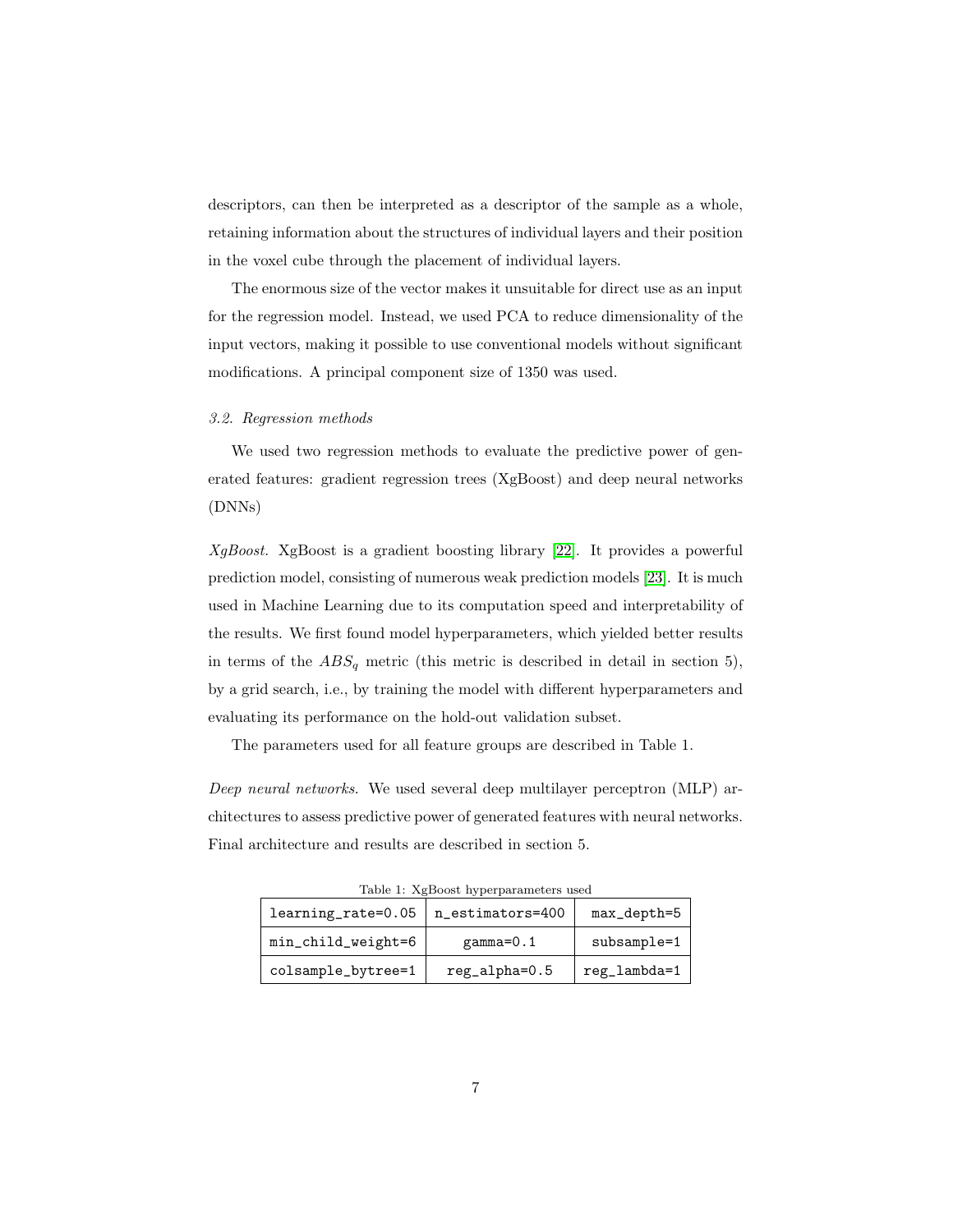#### 4. End-to-End Regression

We assessed the use of an end-to-end convolutional neural networks (CNN) modeling technique, which is commonly applied in image processing. We used a 2D CNN to carry out regression on individual 2D slices of a sample and a 3D CNN to process the samples as a whole.

2D convolutional neural networks. CNNs are a class of deep feedforward artificial neural networks, which are most commonly applied to analyze visual imagery.

Just like multilayer perceptrons, CNNs were inspired by biological structures, specifically, by the organization of the visual cortex of animals. Specific cortical neurons respond to corresponding stimuli only in a restricted region of the visual field, which is called the receptive field of those neurons [\[24\]](#page-20-4).

In artificial neural networks, this approach is realized by convolutional and pooling layers. A convolutional layer consists of a number of filters, each of which is trained to respond to a specific pattern. Filters are iterated



Figure 2: Receptive field for  $5 \times 5$  filter of 2D CNN

over the input tensor, and the Hadamard product of filter weights and corresponding input values is calculated for each visited position. The sum of the elements in the resulting matrix is then passed on. The subset of input values, analyzed by a filter at a given step, is called the receptive field of the filter.

This generalization of a biological approach offers a number of advantages, such as shift-invariance and parameter sharing [\[25\]](#page-20-5). But the most important point in the context of the task at hand is the emphasis given to the spatial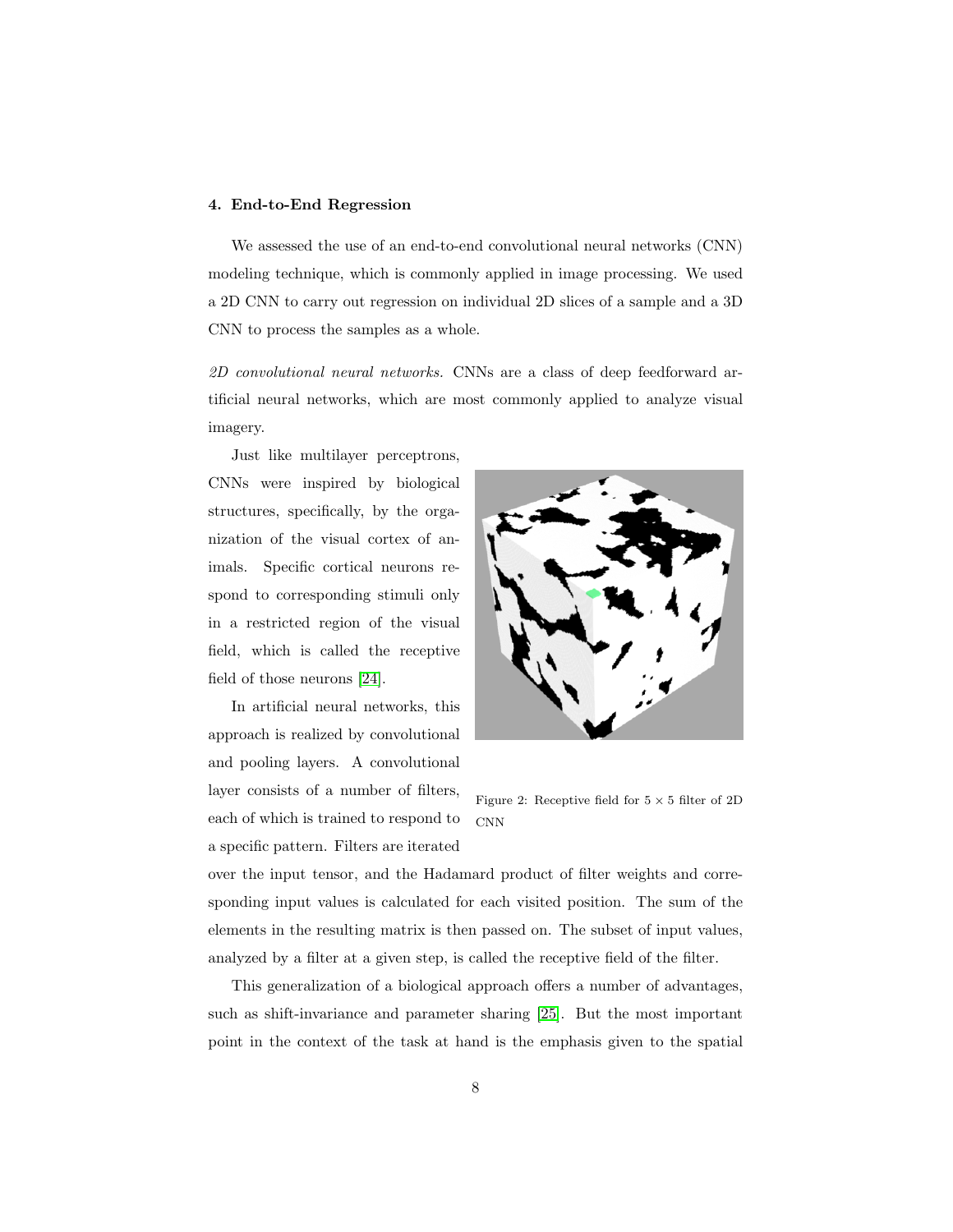structure of the data. As porosity depends greatly on the number and shapes of pores, the ability to treat input voxels which are close to each other differently from voxels which are far away is invaluable for estimating both local and global spatial structure of the rock sample.

CNNs are often used to analyze images, most commonly represented as 3D tensors, where the first two dimensions correspond to directions in the image, and the third dimension corresponds to color channels (red, green, blue) for a given pixel. In our work, we used 2D convolutions with 3D rock samples the same way as for images. But instead of vectors of color channels, we used vectors of voxel values on other layers: the three color channels are replaced by 100 values, each corresponding to a layer of the sample. After a series of other convolutions, max-pooling operations and fully connected layers, the predicted value for sample permeability is calculated.



Figure 3: Receptive field for  $5 \times 5 \times 5$  filter of 3D CNN

However, this approach has the significant disadvantage that each filter works with  $5 \times 5 \times 1$  tensors, disregarding information from neighboring layers. This nuance is mitigated for 3D CNNs, where each filter examines the local region across all three dimensions of a 3D rock sample.

3D convolutional neural networks. 3D CNNs are based on the same idea as 2D CNNs, but 3D filters are used for convolutional layers. For purposes of permeability prediction, this allows a given filter to receive the local information for a given voxel not just

from the same layer, but also from neighboring layers. As rock pores are threedimensional, such an approach provides more practical information to each net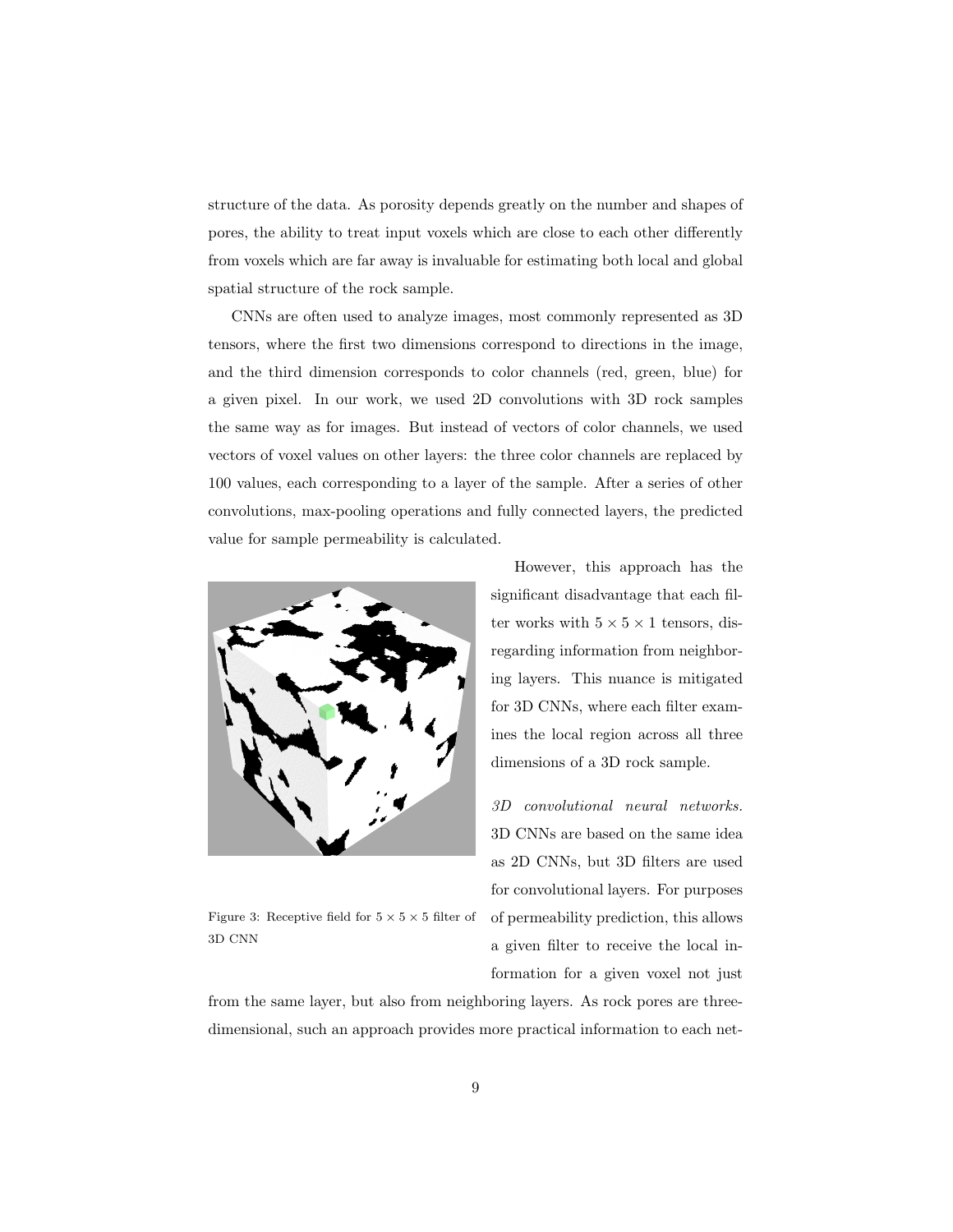work unit.

# 5. Model Evaluation and Results

We compared the predictive power of feature sets and we also compared different prediction methods. The selection of methods used the criteria of interpretability and relatively straightforward modus operandi.

All prediction methods were compared with each other. For better interpretability of results, we used a special metric, denoted as  $ABS_q$ :

$$
ABS_{q} = \frac{\frac{1}{n}\sum_{i=1}^{n}|y_{i} - \hat{y}_{i}|}{P_{99}(y) - P_{1}(y)}.
$$

Here,  $y_i$  denotes the true permeability value for sample i,  $\hat{y}_i$  is a predicted permeability value for sample i, and  $P_j(y)$  is the jth percentile of a true permeability histogram for a given cube. This metric is more informative than mean squared error. Conventional error does permit comparison of algorithmic approaches with each other, but provides zero information about how large the error is compared with variability of the data. Our approach takes account of such difference.

XgBoost. The results for selected feature types and feature type combinations using the XgBoost approach are presented below. The last row of each table corresponds to the feature group combination, which yields the best result for the given method. Only error values below the 90th percentile were used to produce the charts, as each method generates strong outliers in terms of permeability.

Here and below, VGG-PCA corresponds to introduced VGG-PCA descriptors, NET corresponds to rock sample network features, and MX corresponds to Minkowski functionals for an X-rescaled cube.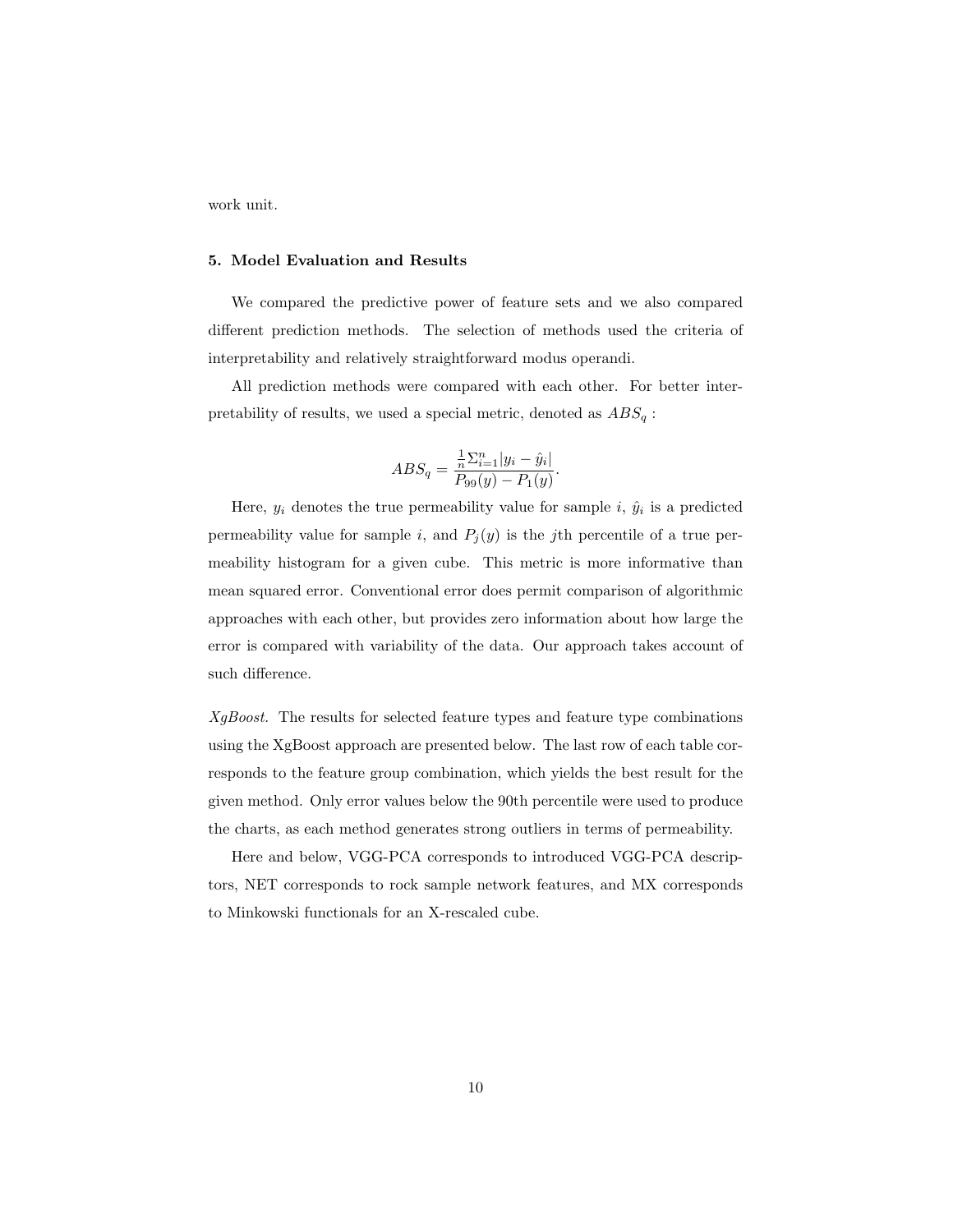

Figure 4: XgBoost permeability prediction errors (<90th percentile)

| Feature Groups Used        | Validation $ABS_q$ |
|----------------------------|--------------------|
| VGG-PCA                    | 0.0451             |
| NET                        | 0.0417             |
| M1                         | 0.0421             |
| $M1 + M2 + M5 + M10 + M25$ | 0.0406             |
| $M2 + M5 + M10 + NET$      | 0.0368             |

Table 2: Evaluation of permeability prediction for selected feature group combinations

To further improve the results, training and prediction were carried out with logarithms of permeability, and ABSq was computed for the exponent of prediction. This empirical technique has proved to give better results in some cases.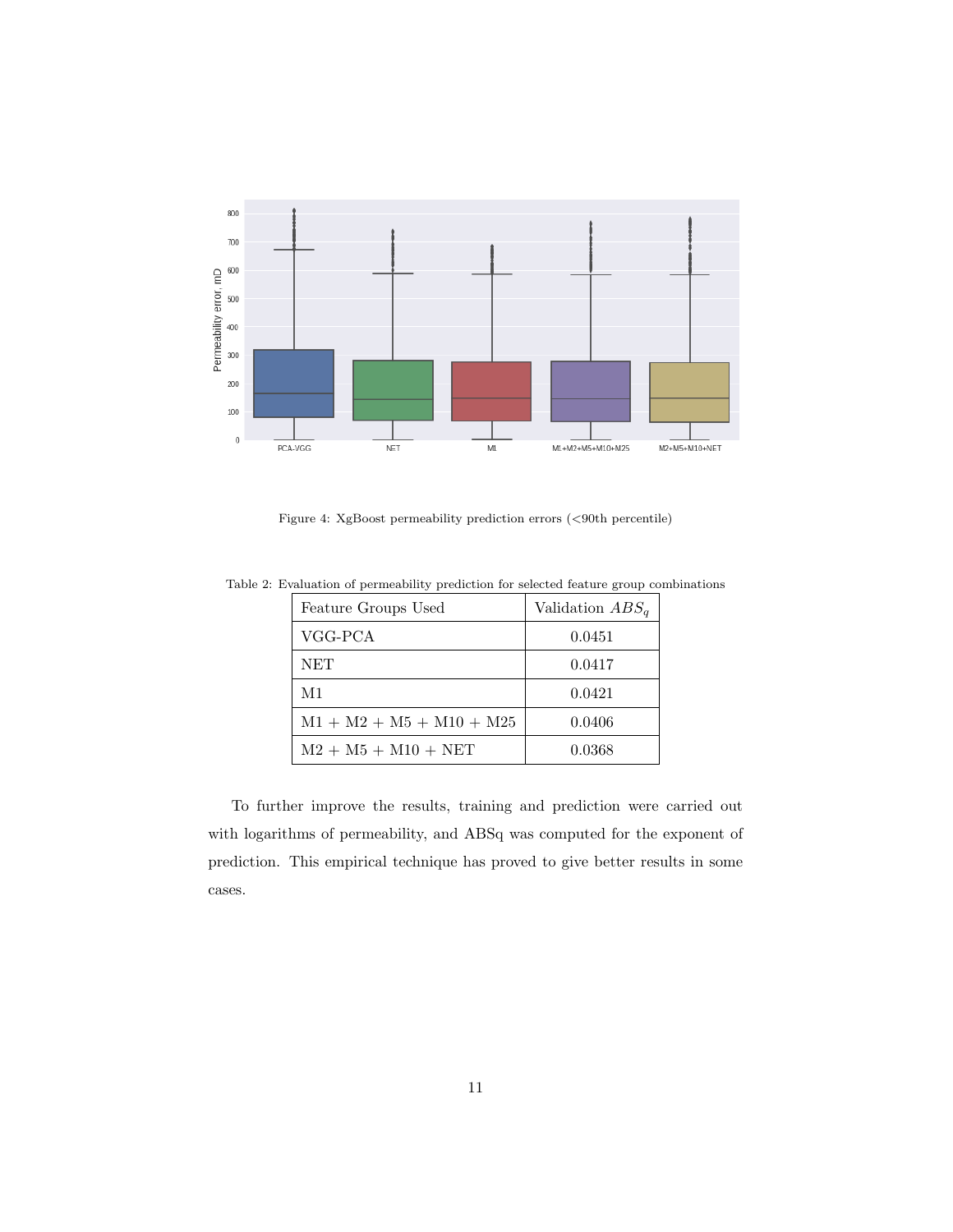

Figure 5: XgBoost logarithmic permeability prediction errors (<90th percentile)

|  |  | Table 3: Evaluation of logarithmic permeability for selected feature group combinations |  |  |  |
|--|--|-----------------------------------------------------------------------------------------|--|--|--|
|  |  |                                                                                         |  |  |  |

| Feature Groups Used             | Validation $ABS_q$ |
|---------------------------------|--------------------|
| VGG-PCA                         | 0.0367             |
| <b>NET</b>                      | 0.0372             |
| M1                              | 0.0391             |
| $M1 + M2 + M5 + M10 + M25$      | 0.0370             |
| $VGG-PCA + M1 + M5 + M25 + NET$ | 0.0338             |

The VGG-PCA features perform much better when used with logarithmic permeability. Despite not being able to provide the best results individually, we found that the VGG-PCA features are among the 25 top-scoring feature type combinations. It is interesting that the result using VGG-PCA features is much worse for usual permeability. However, examining the cause for that would require an excursion into VGG-16 architecture specifics, which goes beyond the scope of the present article. These results should be regarded with a degree of caution, as, strictly speaking, they only correspond to the predictive power of these feature groups for a given sandstone sample, and only for the XgBoost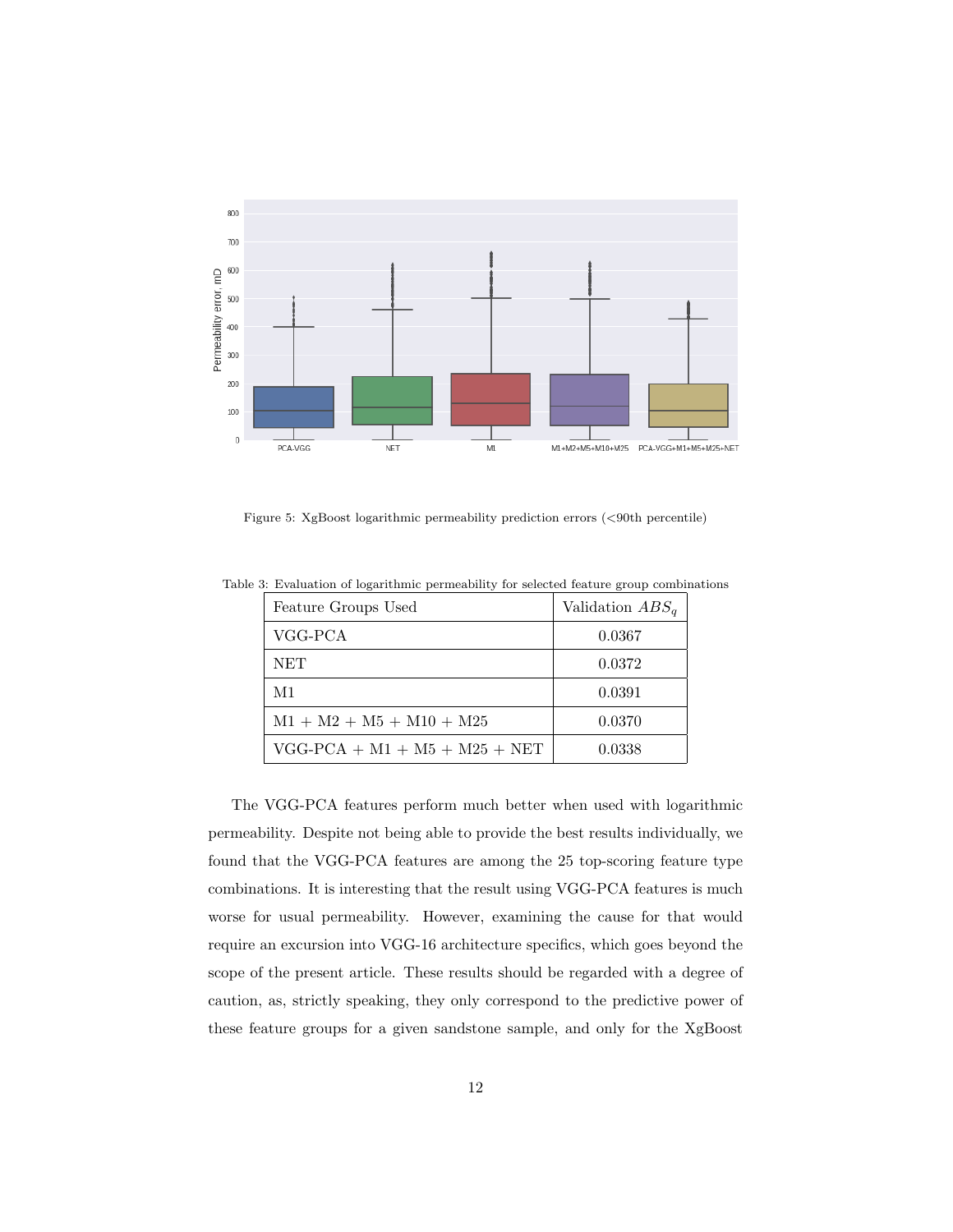model.

Deep neural networks. To evaluate the predictive power of feature groups paired with neural networks, we used three feature group combinations: VGG-PCA,  $M1 + M2 + M5 + M10 + M25$ and VGG-PCA  $+$  M1  $+$  M2  $+$  $M5 + M10 + M25$ . The number

| Table 4: Used MLP architecture            |
|-------------------------------------------|
| Dense (units= $2048$ , activation="relu") |
| Dense (units= $2048$ , activation="relu") |
| Dense (units= $1024$ , activation="relu") |
| Dense (units= $512$ , activation="relu")  |
| Dense (units= $256$ , activation="relu")  |
| Dense (units=1, activation=None)          |

of considered feature group combinations was restricted in order to reduce time spent on training the models, since neural networks are much more computationally demanding.

We evaluated several straightforward multilayer perceptron (MLP) architectures for each feature group combination, and the best one was selected for comparison. It is presented in Table 4.

| Feature Groups Used                  | Validation $ABS_a$ |
|--------------------------------------|--------------------|
| VGG-PCA                              | 0.0287             |
| $M1 + M2 + M5 + M10 + M25$           | 0.0441             |
| $VGG-PCA + M1 + M2 + M5 + M10 + M25$ | 0.0384             |

Table 5: Evaluation of logarithmic permeability for selected feature group combinations

The only difference between the best architectures is that Minkowski functionals seem to provide better results when a batch normalization layer is added before the output unit. In the following table we present  $ABS_q$  value for all considered feature group combinations.

The addition of VGG-PCA descriptors to Minkowski functionals reduces prediction error. However, the best result is achieved when they are used separately from the other features. This is because the network was not given enough training time to nullify excess information coming from the Minkowski functionals, which introduced additional error.

The number of training epochs was limited to 50 for all tested architectures,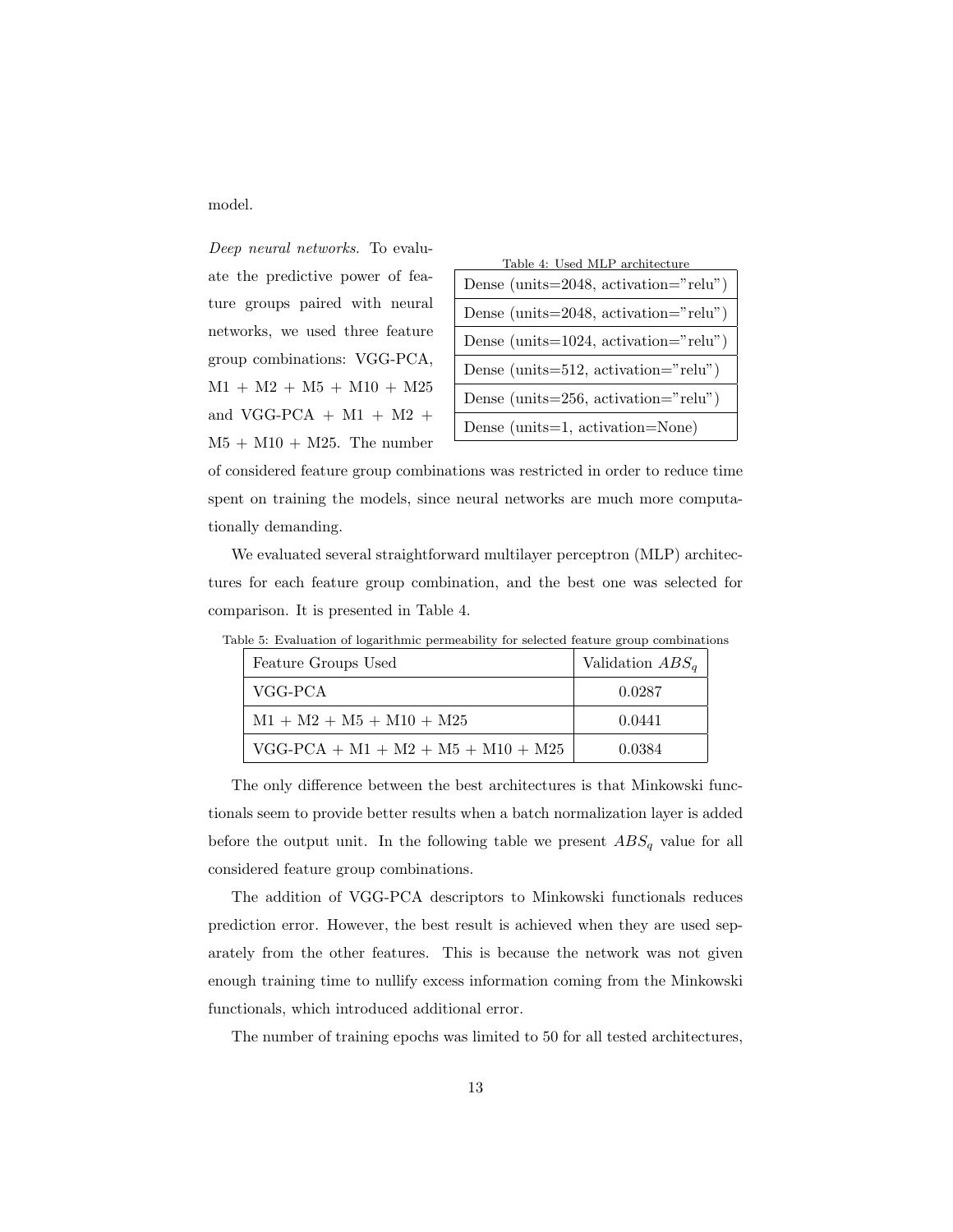batch size was set to 8, and the Adam optimizer with a learning rate of 0.001 was used. All remaining hyperparameters were set to default. Early stopping was used in order to determine the best validation score.

Convolutional neural networks. Below we present the best performing 2D and 3D CNN architectures. Similarly to other approaches, logarithmic permeability was used as an output value.

Used 2D CNN architecture is inspired by the VGG-16 network [\[25\]](#page-20-5), which was used to compute VGG-PCA descriptors. We consider each sample to have 100 channels, each corresponding to an individual layer. The model was trained using the Adam optimizer with default parameters, for 20 epochs and a batch size of 32.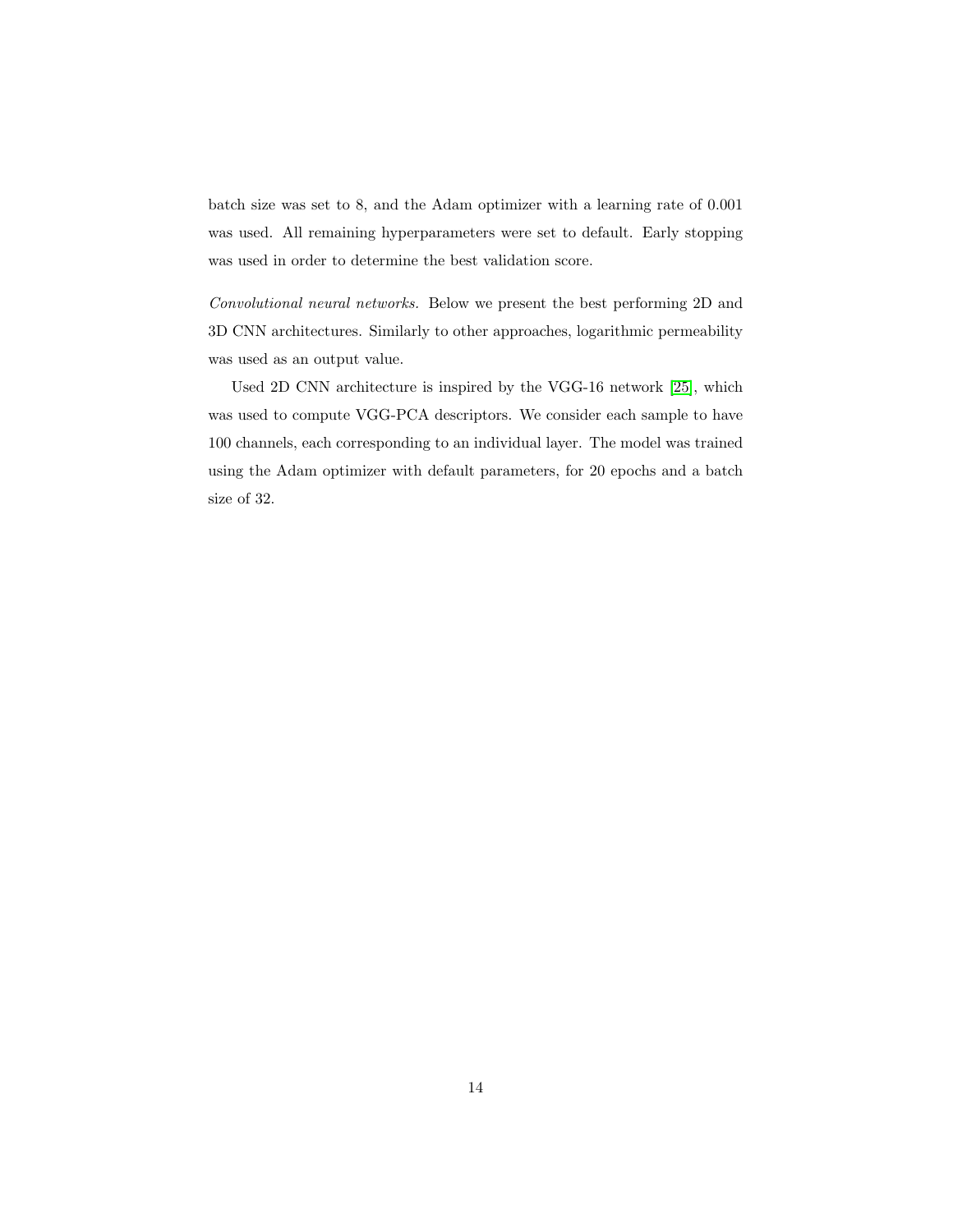| Table 6: Best performing 2D CNN, $ABS_q = 0.0406$                               |  |  |  |  |  |
|---------------------------------------------------------------------------------|--|--|--|--|--|
| 2D Convolutional (filters=64, kernel_size=3, activation="relu", padding="same") |  |  |  |  |  |
| 2D Convolutional (filters=64, kernel_size=3, activation=relu, padding=same)     |  |  |  |  |  |
| 2D Convolutional (filters=64, kernel_size=3, activation=relu, padding=same)     |  |  |  |  |  |
| Max Pooling (pool_size= $(2, 2)$ , strides= $(2, 2)$ )                          |  |  |  |  |  |
| 2D Convolutional (filters=128, kernel_size=3, activation=relu, padding=same)    |  |  |  |  |  |
| 2D Convolutional (filters=128, kernel_size=3, activation=relu, padding=same)    |  |  |  |  |  |
| 2D Convolutional (filters=128, kernel_size=3, activation=relu, padding=same)    |  |  |  |  |  |
| Max Pooling (pool_size= $(2, 2)$ , strides= $(2, 2)$ )                          |  |  |  |  |  |
| 2D Convolutional (filters=256, kernel_size=3, activation=relu, padding=same)    |  |  |  |  |  |
| 2D Convolutional (filters=256, kernel_size=3, activation=relu, padding=same)    |  |  |  |  |  |
| 2D Convolutional (filters=256, kernel_size=3, activation=relu, padding=same)    |  |  |  |  |  |
| Max Pooling (pool_size= $(2, 2)$ , strides= $(2, 2)$ )                          |  |  |  |  |  |
| 2D Convolutional (filters=512, kernel_size=3, activation=relu, padding=same)    |  |  |  |  |  |
| 2D Convolutional (filters=512, kernel_size=3, activation=relu, padding=same)    |  |  |  |  |  |
| 2D Convolutional (filters=512, kernel_size=3, activation=relu, padding=same)    |  |  |  |  |  |
| Max Pooling (pool_size= $(2, 2)$ , strides= $(2, 2)$ )                          |  |  |  |  |  |
| Dense $(1024, \text{ activation=relu})$                                         |  |  |  |  |  |
| Dropout(0.5)                                                                    |  |  |  |  |  |
| Dense $(512, \text{ activation=relu})$                                          |  |  |  |  |  |
| Dropout(0.5)                                                                    |  |  |  |  |  |
| Dense (1, activation=None)                                                      |  |  |  |  |  |

Used 3D CNN architecture was inspired by VoxNet [\[26\]](#page-20-6), which was initially used for object recognition. Compared with 2D convolutions, the application of 3D CNN is straightforward. The model was also trained using the Adam optimizer with default parameters for 20 epochs and a batch size of 32. Valid padding was used for all convolutional layers.

3D CNNs of similar structure have proven to be an efficient way of addressing the task of 3D shape retrieval [\[27\]](#page-20-7), since they can learn efficient descriptors for 3D objects, which are bound to be effective for regression.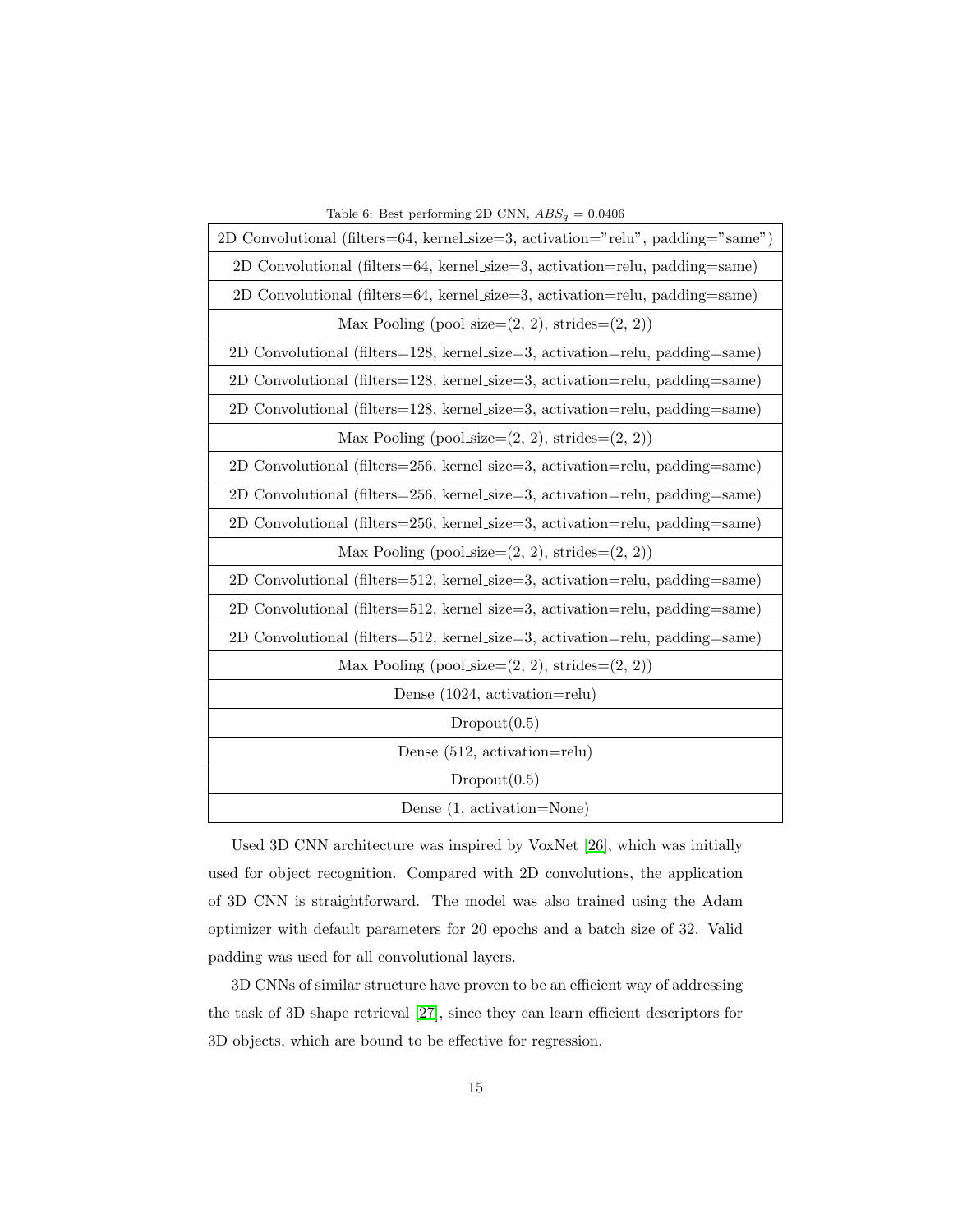| Table 7: Best performing 3D CNN, $ABS_a = 0.0284$                          |
|----------------------------------------------------------------------------|
| 3D Convolutional (filters=32, kernel_size=5, strides=2, activation="relu") |
| 3D Convolutional (filters=32, kernel_size=5, strides=2, activation="relu") |
| Max Pooling 3D (pool_size= $(2, 2)$ , strides= $(1, 1)$ )                  |
| 3D Convolutional (filters=32, kernel_size=3, strides=1, activation="relu") |
| 3D Convolutional (filters=32, kernel_size=3, strides=1, activation="relu") |
| Max Pooling 3D (pool_size= $(2, 2)$ , strides= $(1, 1)$ )                  |
| Dense $(128, \text{ activation=relu})$                                     |
| Dense $(64, activation=relu)$                                              |
| Dense (1, activation=None)                                                 |

Below we present the boxplot of errors for neural network approaches for permeability prediction. Once, again, strong outliers lying above the 90th percentile of errors were not used.



Figure 6: Neural network permeability prediction errors  $(<90{\rm th}$  percentile)

Overall evaluation of the methods. Below we present a comparison of the best results for each considered method. Overall, 3D convolutional neural networks proved to be superior both in terms of the  $ABS_q$  metric and of error distribution. We would therefore recommend focusing on 3D convolutional neural networks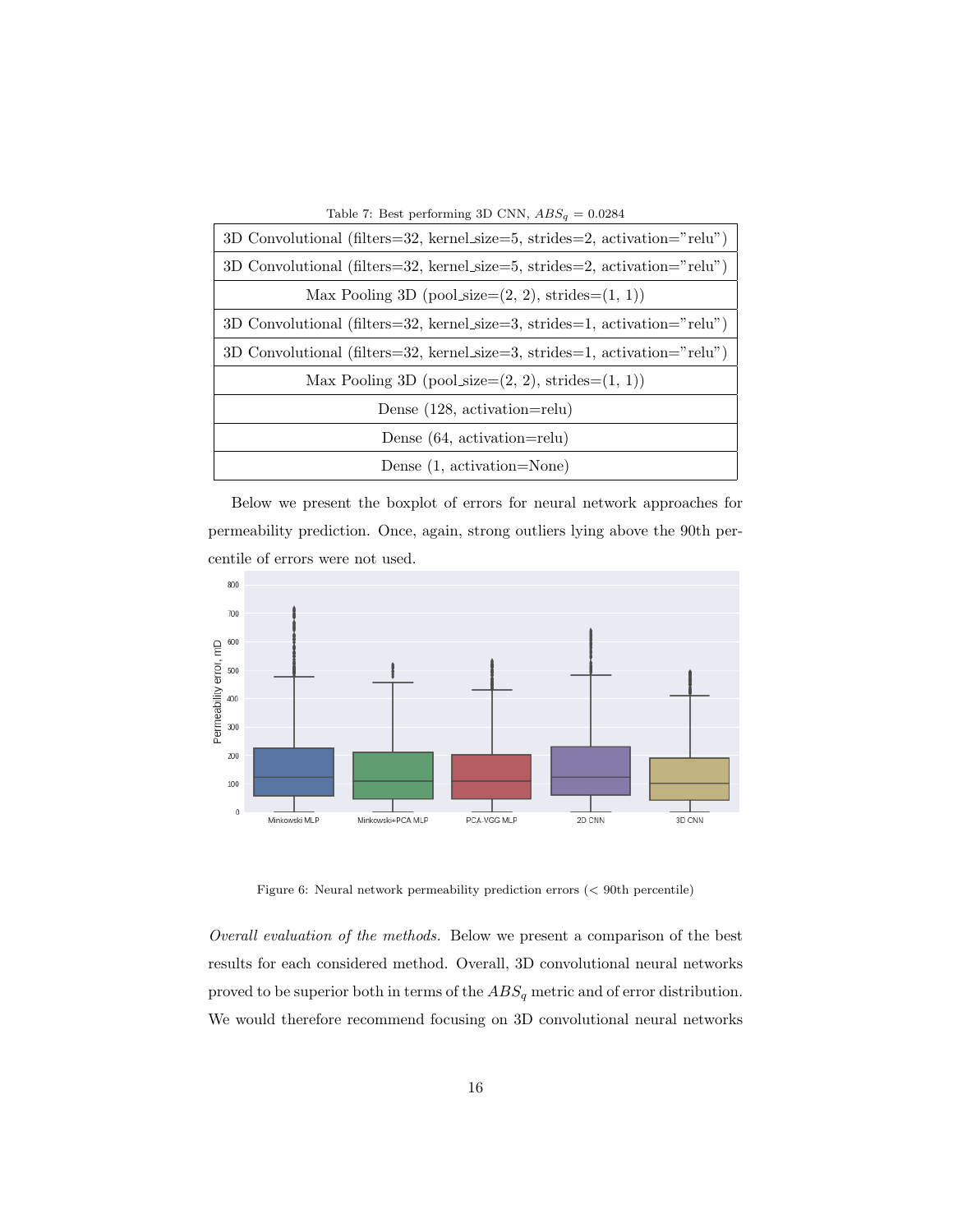

for the development of data-driven permeability prediction models.

Figure 7: Permeability prediction error distribution for the best models (< 90th percentile)

| Table 8: Evaluation of best models for each considered approach |  |  |  |
|-----------------------------------------------------------------|--|--|--|
|                                                                 |  |  |  |

| Model and Approach            | $ABS_a$ |
|-------------------------------|---------|
| $M2+M5+M10+NET XGB$           | 0.0368  |
| VGG-PCA+M1+M5+M25+NET LOG XGB | 0.0338  |
| VGG-PCA MLP                   | 0.0287  |
| 3D CNN                        | 0.0284  |

## 6. Conclusions and Discussion

The results of this pilot study clearly demonstrate the significant potential of machine learning for image-based permeability prediction. It can be seen that the data-driven approach is a true game changer for Digital Rock technology because it is extremely fast and scalable. Moreover, the approach appears to be applicable not only to single-phase permeability prediction, but to prediction of more complex properties relevant to petrophysics, structural geology and field development. Such properties may include relative phase permeabilities, formation factor and resistivity, dielectric permittivity, elastic and geomechanical properties, NMR response and others. There are opportunities for enriching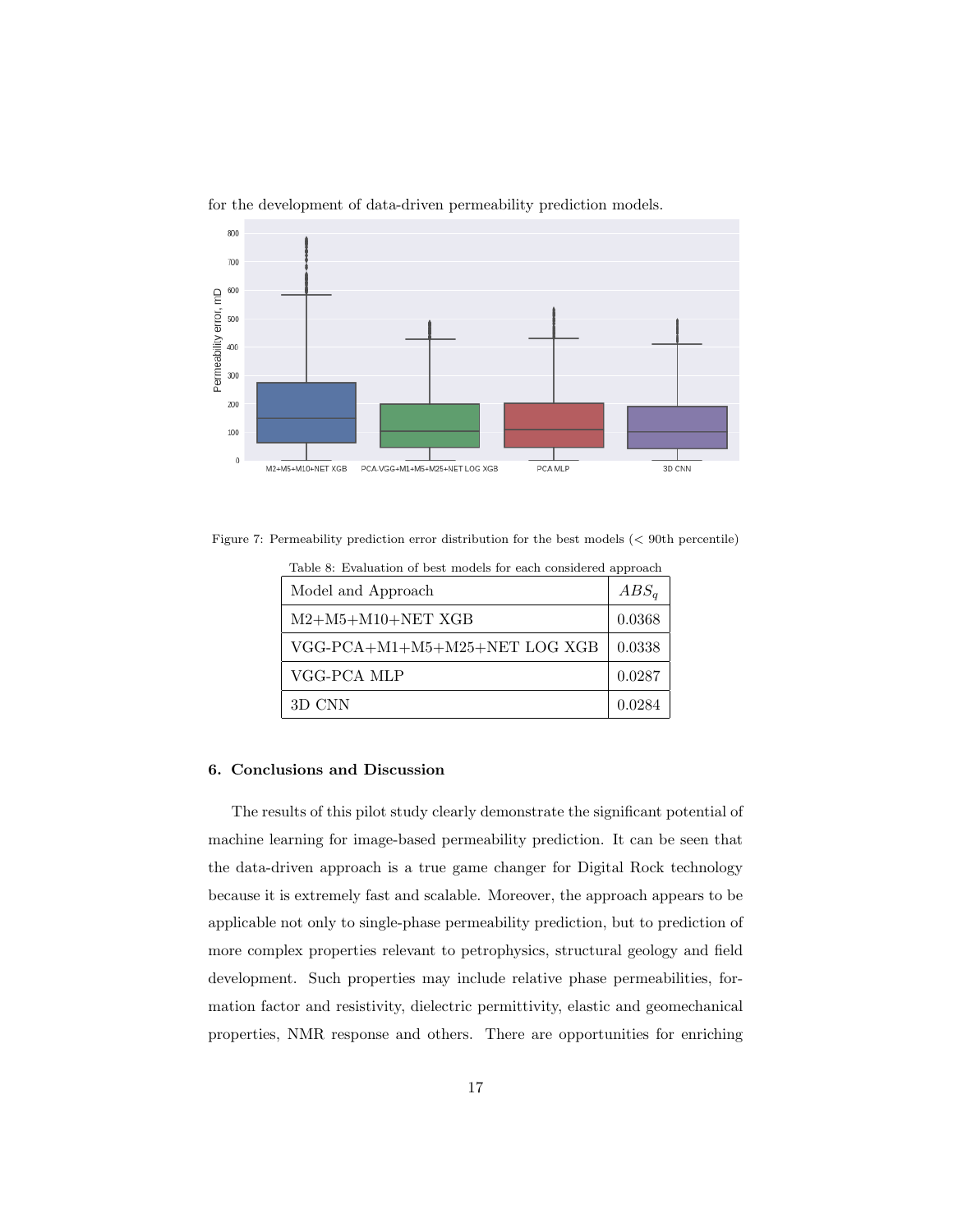input data with information on mineral distribution, wettability and intergrain contacts to obtain the highest possible predictive power. Clearly, there is no shortage of themes for future study and it should also be noted that the recent developments in Deep Learning are likely to enable prediction of the dynamics of fluid displacement, and not merely of the static characteristics of digitized rock samples of a single type. Assisted by a feature set containing information about pore fluids, this will represent a promising direction for applications of image-based Digital Rock in enhanced oil recovery work. We would emphasize that this direction will need to be developed together with physics-driven pore scale modeling [\[6\]](#page-18-4), since, without the physics-based models, there will be no actual data, on which to carry out training.

In future studies we plan to evaluate the use of more efficient DNN models and methods. These include modern approaches to constructing ensembles of regression models [\[28\]](#page-20-8) and special methods for the initialization of DNN parameters [\[29\]](#page-21-0).

We are also considering the adaptation of implemented models to other core types using multi-fidelity regression modeling methods. These are examined in [\[30,](#page-21-1) [31,](#page-21-2) [32\]](#page-21-3). Successful applications of such a technique include an application in aerodynamics, examined in [\[33\]](#page-21-4)

Another approach worth considering is to apply adaptive design of experiments, devised for industrial engineering problems, to both increase the efficiency of sensitivity analysis and improve utilization of the computational budget when generating a training sample [\[34,](#page-21-5) [35\]](#page-21-6).

# References

### References

<span id="page-17-0"></span>[1] S. Chauhan, W. R¨uhaak, F. Khan, F. Enzmann, P. Mielke, M. Kersten, I. Sass, Processing of rock core microtomography images: Using seven different machine learning algorithms, Computers & Geosciences 86 (2016) 120–128.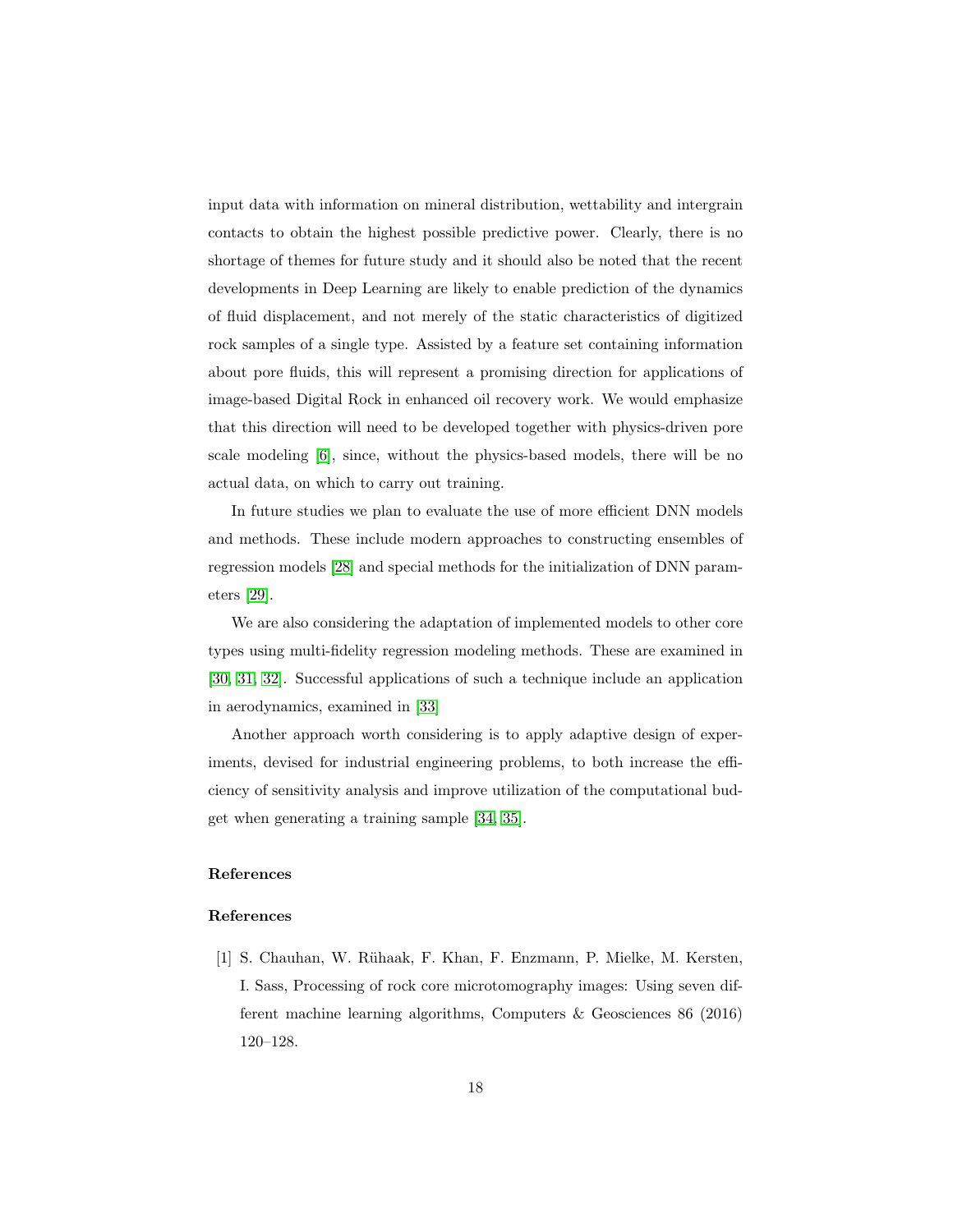- <span id="page-18-0"></span>[2] D. A. Koroteev, A. N. Nadeev, I. V. Yakimchuk, I. A. Varfolomeev, Method for building a 3d model of a rock sample, uS Patent 9,558,588 (Jan. 31 2017).
- <span id="page-18-1"></span>[3] H. Andrä, N. Combaret, J. Dvorkin, E. Glatt, J. Han, M. Kabel, Y. Keehm, F. Krzikalla, M. Lee, C. Madonna, et al., Digital rock physics benchmarkspart i: Imaging and segmentation, Computers & Geosciences 50 (2013) 25–32.
- <span id="page-18-2"></span>[4] M. J. Blunt, B. Bijeljic, H. Dong, O. Gharbi, S. Iglauer, P. Mostaghimi, A. Paluszny, C. Pentland, Pore-scale imaging and modelling, Advances in Water Resources 51 (2013) 197–216.
- <span id="page-18-3"></span>[5] H. Andrä, N. Combaret, J. Dvorkin, E. Glatt, J. Han, M. Kabel, Y. Keehm, F. Krzikalla, M. Lee, C. Madonna, et al., Digital rock physics benchmarkspart ii: Computing effective properties, Computers & Geosciences 50 (2013) 33–43.
- <span id="page-18-4"></span>[6] D. Koroteev, O. Dinariev, N. Evseev, D. Klemin, A. Nadeev, S. Safonov, O. Gurpinar, S. Berg, C. van Kruijsdijk, R. Armstrong, et al., Direct hydrodynamic simulation of multiphase flow in porous rock, Petrophysics 55 (04) (2014) 294–303.
- <span id="page-18-5"></span>[7] C. F. Berg, O. Lopez, H. Berland, Industrial applications of digital rock technology, Journal of Petroleum Science and Engineering 157 (2017) 131– 147.
- <span id="page-18-6"></span>[8] N. Evseev, O. Dinariev, M. Hurlimann, S. Safonov, et al., Coupling multiphase hydrodynamic and nmr pore-scale modeling for advanced characterization of saturated rocks, Petrophysics 56 (01) (2015) 32–44.
- <span id="page-18-7"></span>[9] D. A. Koroteev, O. Dinariev, N. Evseev, D. V. Klemin, S. Safonov, O. M. Gurpinar, S. Berg, C. vanKruijsdijk, M. Myers, L. A. Hathon, et al., Application of digital rock technology for chemical eor screening, in: SPE Enhanced Oil Recovery Conference, Society of Petroleum Engineers, 2013.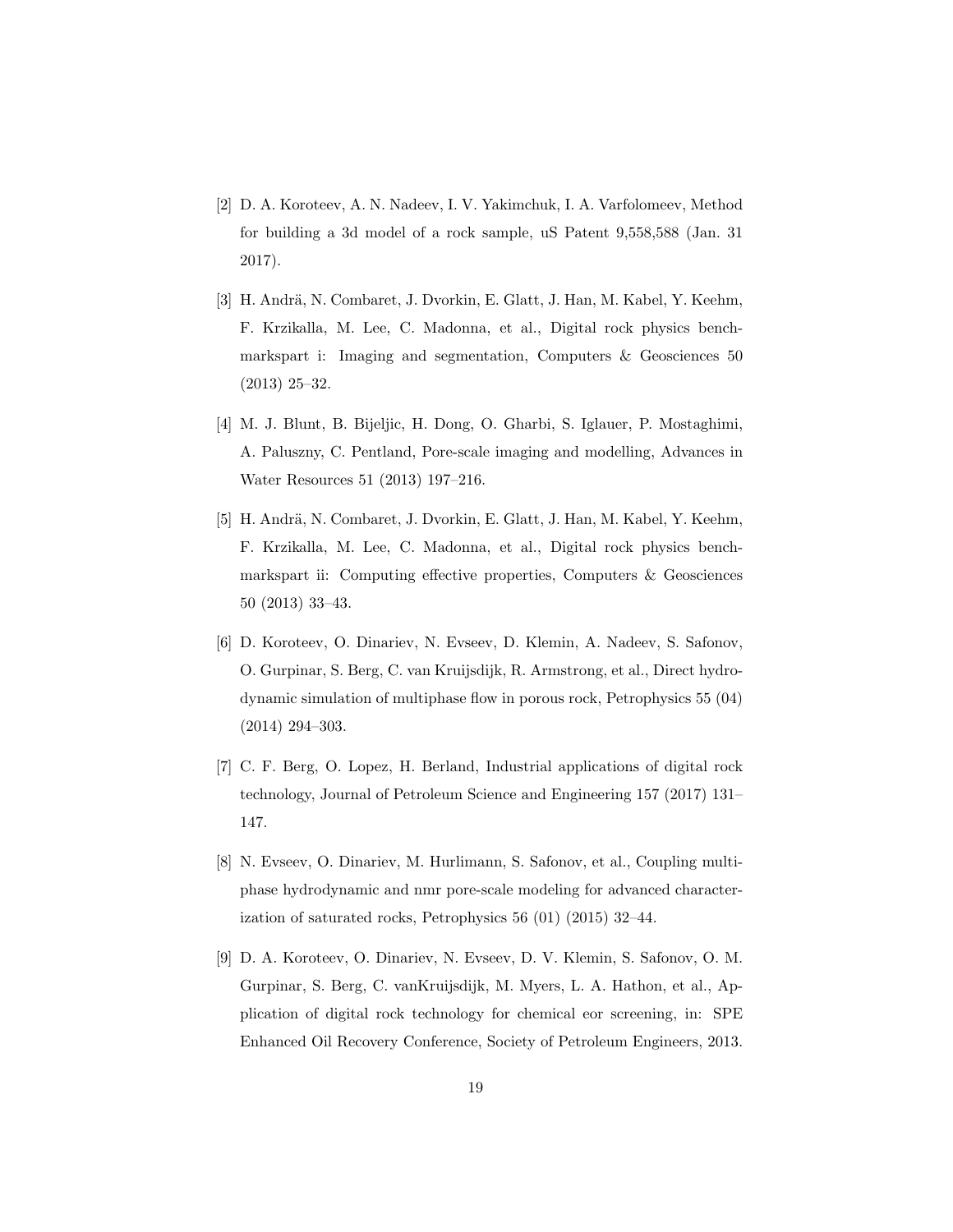- <span id="page-19-0"></span>[10] D. Klemin, A. Nadeev, M. Ziauddin, et al., Digital rock technology for quantitative prediction of acid stimulation efficiency in carbonates, in: SPE Annual Technical Conference and Exhibition, Society of Petroleum Engineers, 2015.
- <span id="page-19-1"></span>[11] M. Belyaev, E. Burnaev, E. Kapushev, M. Panov, P. Prikhodko, D. Vetrov, D. Yarotsky, Gtapprox: Surrogate modeling for industrial design, Advances in Engineering Software 102 (2016) 29–39.
- <span id="page-19-2"></span>[12] S. Grihon, E. Burnaev, M. Belyaev, P. Prikhodko, Surrogate modeling of stability constraints for optimization of composite structures, in: Surrogate-Based Modeling and Optimization, Springer, 2013, pp. 359–391.
- <span id="page-19-3"></span>[13] K. Simonyan, A. Zisserman, Very deep convolutional networks for largescale image recognition, arXiv preprint arXiv:1409.1556.
- <span id="page-19-4"></span>[14] T. Sochi, Pore-scale modeling of non-newtonian flow in porous media, arXiv preprint arXiv:1011.0760.
- <span id="page-19-5"></span>[15] A. Putz, J. Hinebaugh, M. Aghighi, H. Day, A. Bazylak, J. T. Gostick, Introducing openpnm: an open source pore network modeling software package, ECS Transactions 58 (1) (2013) 79–86.
- <span id="page-19-6"></span>[16] I. Blasquez, J.-F. Poiraudeau, Efficient processing of minkowski functionals on a 3d binary image using binary decision diagrams.
- <span id="page-19-7"></span>[17] R. Guderlei, S. Klenk, J. Mayer, V. Schmidt, E. Spodarev, Algorithms for the computation of the minkowski functionals of deterministic and random polyconvex sets, Image and Vision Computing 25 (4) (2007) 464–474.
- <span id="page-19-8"></span>[18] M. Berchtold, Modelling of random porous media using minkowskifunctionals, Ph.D. thesis (2007).
- <span id="page-19-9"></span>[19] H.-J. Vogel, U. Weller, S. Schl¨uter, Quantification of soil structure based on minkowski functions, Computers & Geosciences 36 (10) (2010) 1236–1245.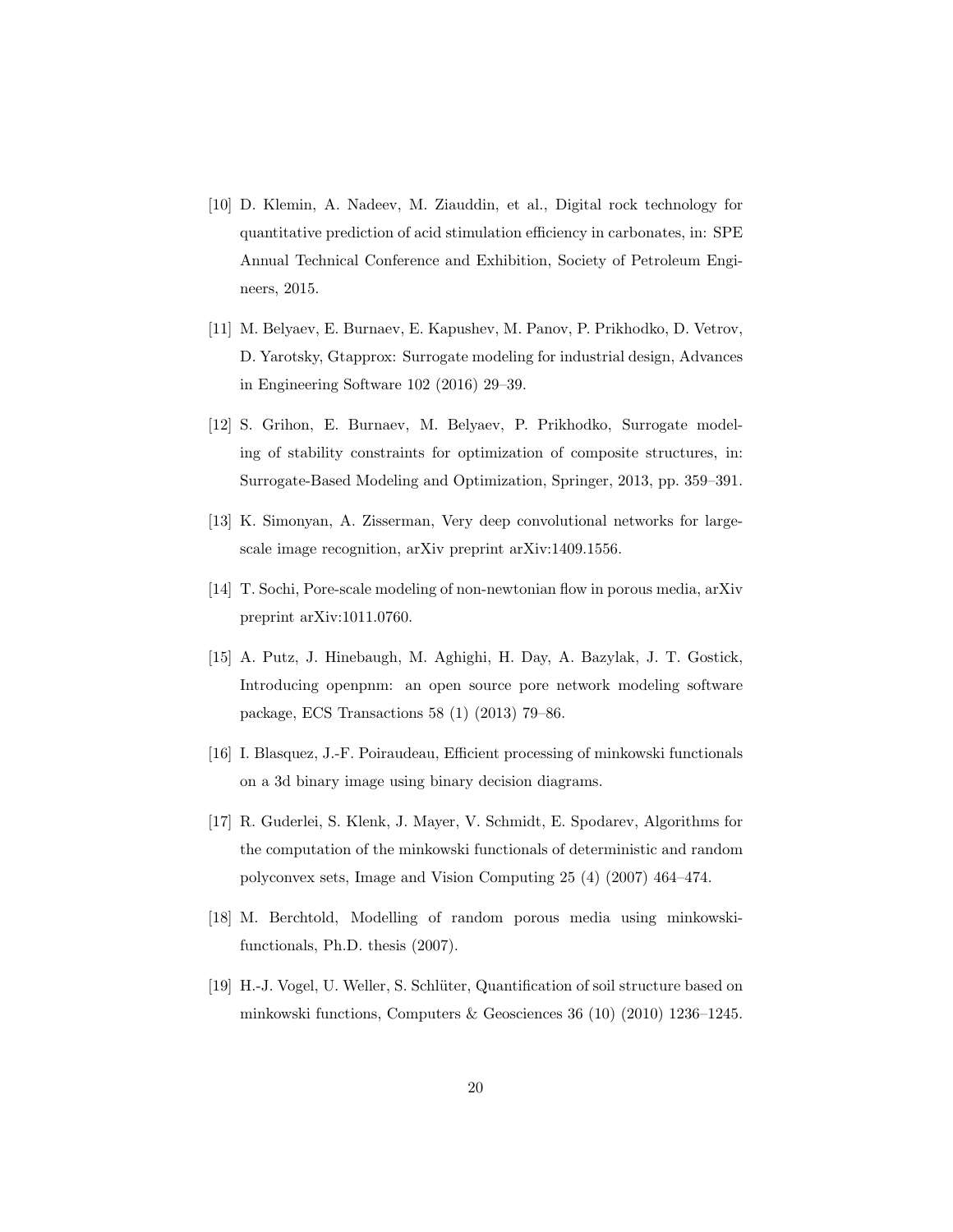- <span id="page-20-0"></span>[20] D. Yarotsky, Geometric features for voxel-based surface recognition, arXiv preprint arXiv:1701.04249.
- <span id="page-20-1"></span>[21] N. Srisutthiyakorn\*, Deep-learning methods for predicting permeability from 2d/3d binary-segmented images, in: SEG Technical Program Expanded Abstracts 2016, Society of Exploration Geophysicists, 2016, pp. 3042–3046.
- <span id="page-20-2"></span>[22] dmlc/xgboost: Scalable, portable and distributed gradient boosting (gbdt, gbrt or gbm) library, <https://github.com/dmlc/xgboost>.
- <span id="page-20-3"></span>[23] T. Chen, C. Guestrin, Xgboost: A scalable tree boosting system, in: Proceedings of the 22nd acm sigkdd international conference on knowledge discovery and data mining, ACM, 2016, pp. 785–794.
- <span id="page-20-4"></span>[24] M. Matsugu, K. Mori, Y. Mitari, Y. Kaneda, Subject independent facial expression recognition with robust face detection using a convolutional neural network, Neural Networks 16 (5-6) (2003) 555–559.
- <span id="page-20-5"></span>[25] Y. LeCun, Y. Bengio, G. Hinton, Deep learning, Nature 521 (7553) (2015) 436–444.
- <span id="page-20-6"></span>[26] D. Maturana, S. Scherer, Voxnet: A 3d convolutional neural network for real-time object recognition, in: Intelligent Robots and Systems (IROS), 2015 IEEE/RSJ International Conference on, IEEE, 2015, pp. 922–928.
- <span id="page-20-7"></span>[27] A. Notchenko, Y. Kapushev, E. Burnaev, Large-scale shape retrieval with sparse 3d convolutional neural networks, in: International Conference on Analysis of Images, Social Networks and Texts, Springer, 2017, pp. 245– 254.
- <span id="page-20-8"></span>[28] E. Burnaev, P. Prikhodko, On a method for constructing ensembles of regression models, Automation and Remote Control 74 (10) (2013) 1630– 1644.